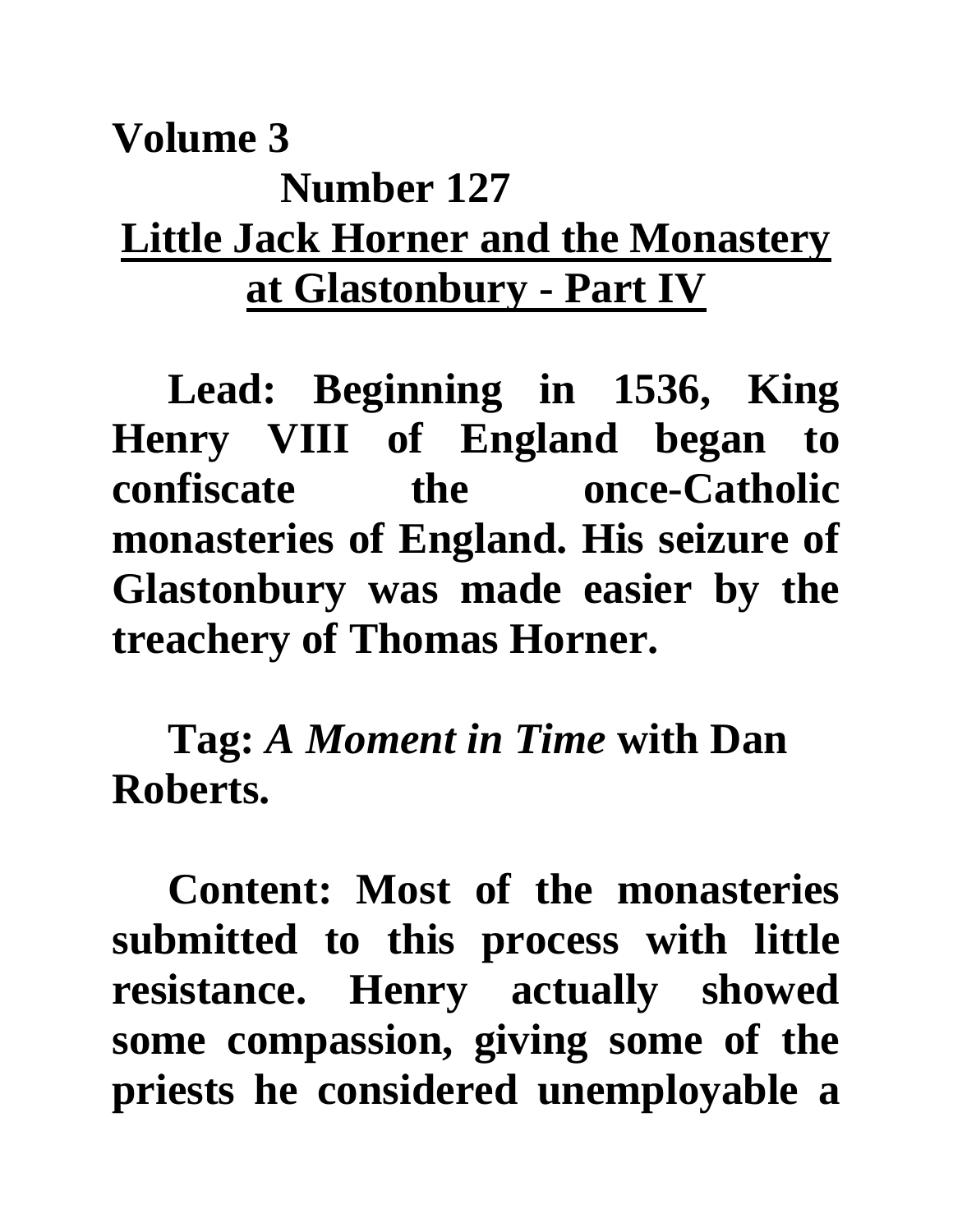**small pension for life, but those who resisted, he crushed ruthlessly. One those who held out was Richard Whiting, the Abbot of the ancient Cathedral at Glastonbury, near the western coast just south of Bristol. Whiting was eighty and had little to lose, but he tried to placate the King. He sent a Christmas present, the deed to twelve manorial estates which he hid in a Christmas pie. He entrusted this pastry delight to his steward, Thomas Horner, and sent him off to London. Horner was a realist. He knew very well that Whiting's gesture was useless. Henry would have Glastonbury. On the way, the disloyal steward popped open the pie and stole the deed to the rich manorial estate at Mells.**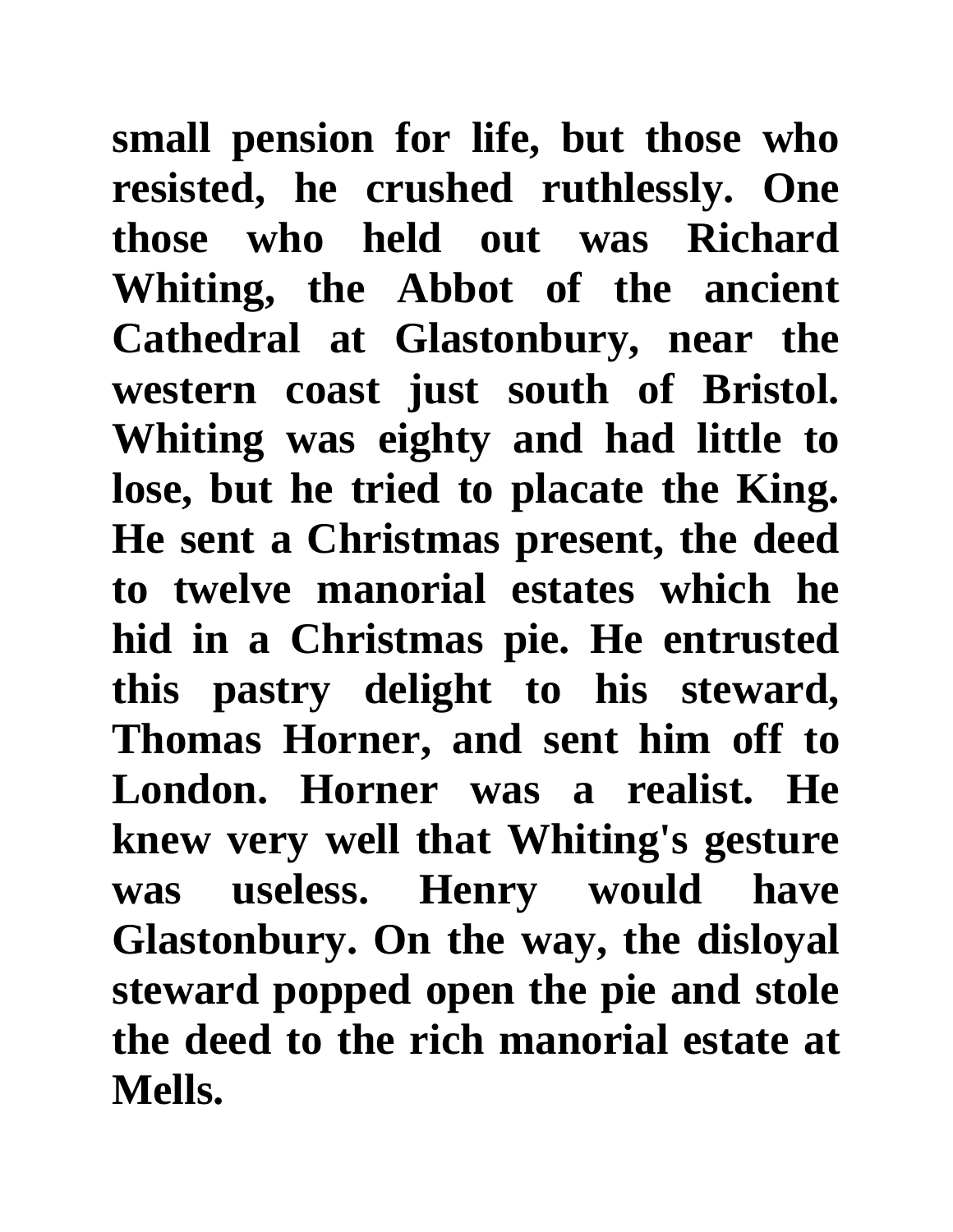**To get Whiting out of the way, Henry's chief minister, Thomas Cromwell, had the Abbot arrested and thrown into the Tower of London. A case was framed accusing Whiting of trying to prevent the profane hands of the King from touching the monastery's gold sacramental cups. On the jury, which took less than a day to do its work, sat Whiting's steward, Thomas Horner. It is not a surprise then that the Abbot was convicted, hanged, beheaded, drawn and quartered.** 

**Persistent legend has it that the treachery of Thomas Horner rewarded by a grateful King, and that his betrayal has been remembered in a**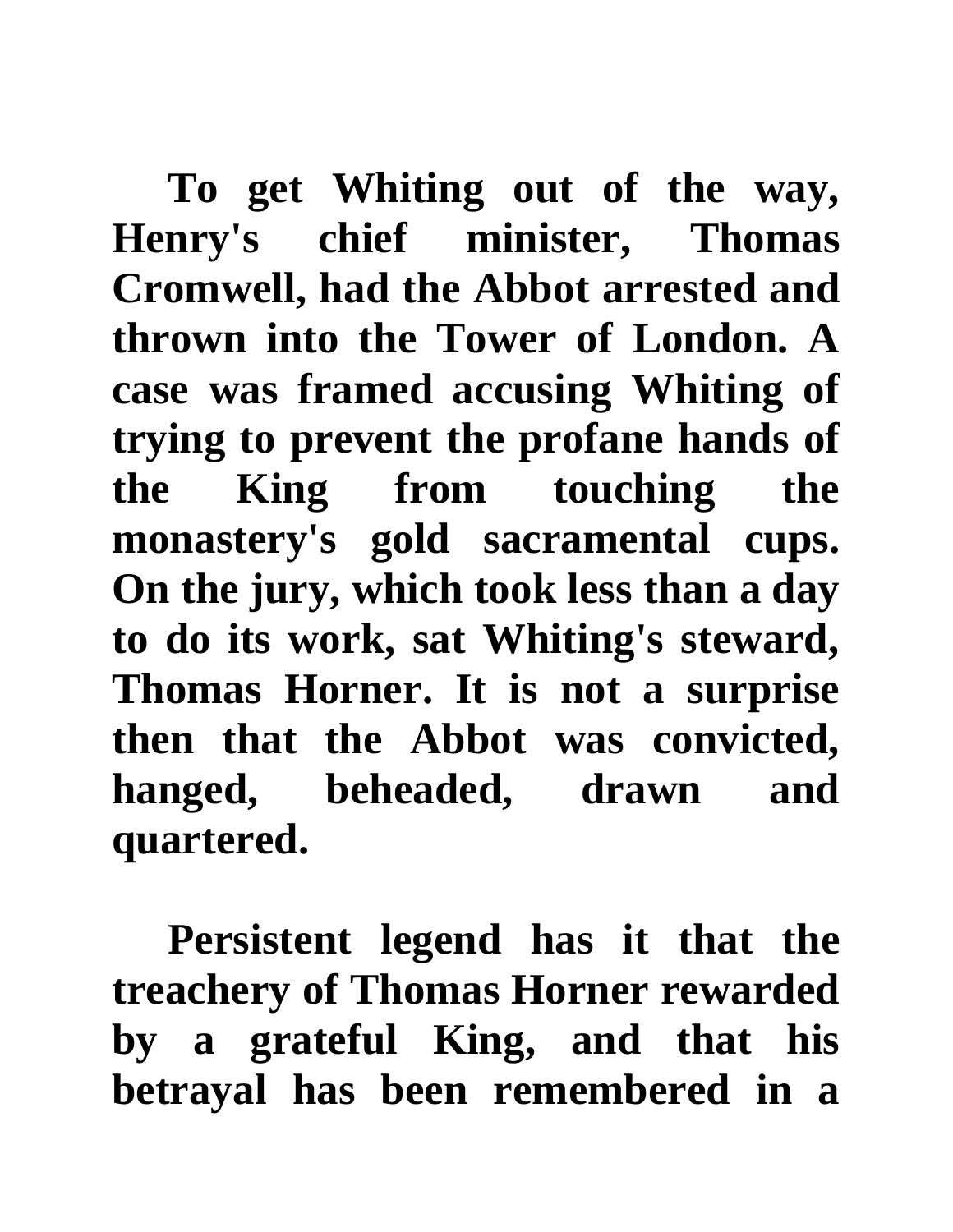**famous bit of verse learned by millions of young children over the years.**

**Little Jack Horner Sat in a Corner, Eating of Christmas Pye; He put in his Thumb, And pull'd out a Plum, And [said] what a good Boy was I.**

**This legend may or may not have a basis in fact, but it is reported that the descendants of Thomas Horner, the clever and treacherous steward of Richard Whiting, lived at the rich manor of Mells, well into the twentieth century.**